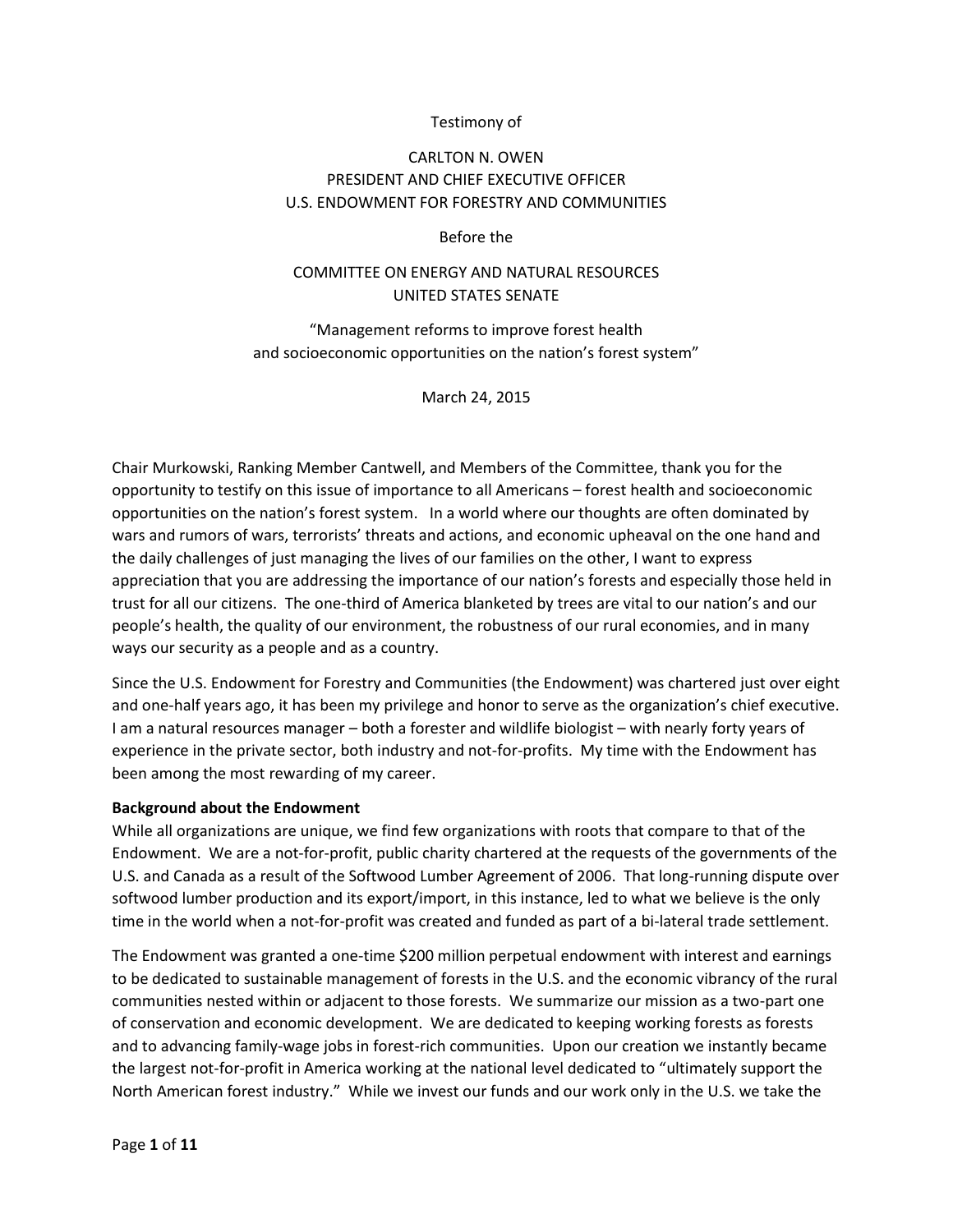"North American charge" very seriously and do all we can to extend our work to the health and integrity of the second largest expanse of forests on the planet – the combined forest estate of the U.S. and Canada.

## **How We Go about our Work**

For us the "forest industry" means far more than just the production of traditional forest products. Thus, our vision is for America's forests to be sustainably managed to meet broad societal objectives including marketable products but also clean waters, wildlife habitats and other ecological services, all while ensuring healthy and vibrant forest-reliant communities. We have, therefore, set as our mission "Working collaboratively with partners in the public and private sectors to advance systemic, transformative and sustainable change for the health and vitality of the nation's working forests and forest-reliant communities."

We seek to advance our objectives by focusing on work in three areas: retention and restoration of healthy working forests; by promoting and capturing multiple value streams from those forests; and by enhancing community capacity, collaboration, and leadership. We often say that we go about our work by "doing what others can't or won't" – in short we seek the radical middle ground that advances multiple objectives by taking calculated risks to make significant positive advances.

As we approach our ninth full-year of operation we have only six full-time employees. Four of us are programmatic content experts. This lean staffing model is designed to ensure that we collaborate and cooperate with others in the public and private sectors. Too, our program officers are heavily invested not just in the oversight of our programmatic investments but also just as deeply in the content and advancement of that work. Thus, we are currently targeting our work to directly address four primary challenges: forest loss & fragmentation; forest health challenges; infrastructure, mill & job loss; and diminished investments in innovation.

Our all-volunteer thirteen-member Board of Directors meshes a diversity of skills and experiences in forest & forest industry leadership, rural poverty & economic development, academia, prior government service, and financial management to balance our goals as fiduciaries with missional objectives.

## **Challenges of Managing the Nation's Forested Estate**

Many of our peers focus exclusively on either public or private forest issues. The Endowment takes a different approach. We focus on working forests – whether publicly or privately owned and managed. We work the great middle between statutory wilderness or private lands that are set aside from management on one hand and short-rotation woody agriculture on the other -- the space where forests, whether naturally regenerated or planted, serve the needs of society by providing a stream of traditional products and the wide range of ecological and societal services from water to wildlife and from recreation to mental health.

I will restrict my comments to two highly interconnected areas: forest health and watershed protection and the role of management in advancing both; and the need for a new research and development model to ensure that forests, forest products and all of the societal benefits of forests are available for future generations.

As author Eric Rutkow in his book *American Canopy* notes "…most of us share a sense that to destroy trees is to destroy part of ourselves. … No other country was populated because of its trees quite like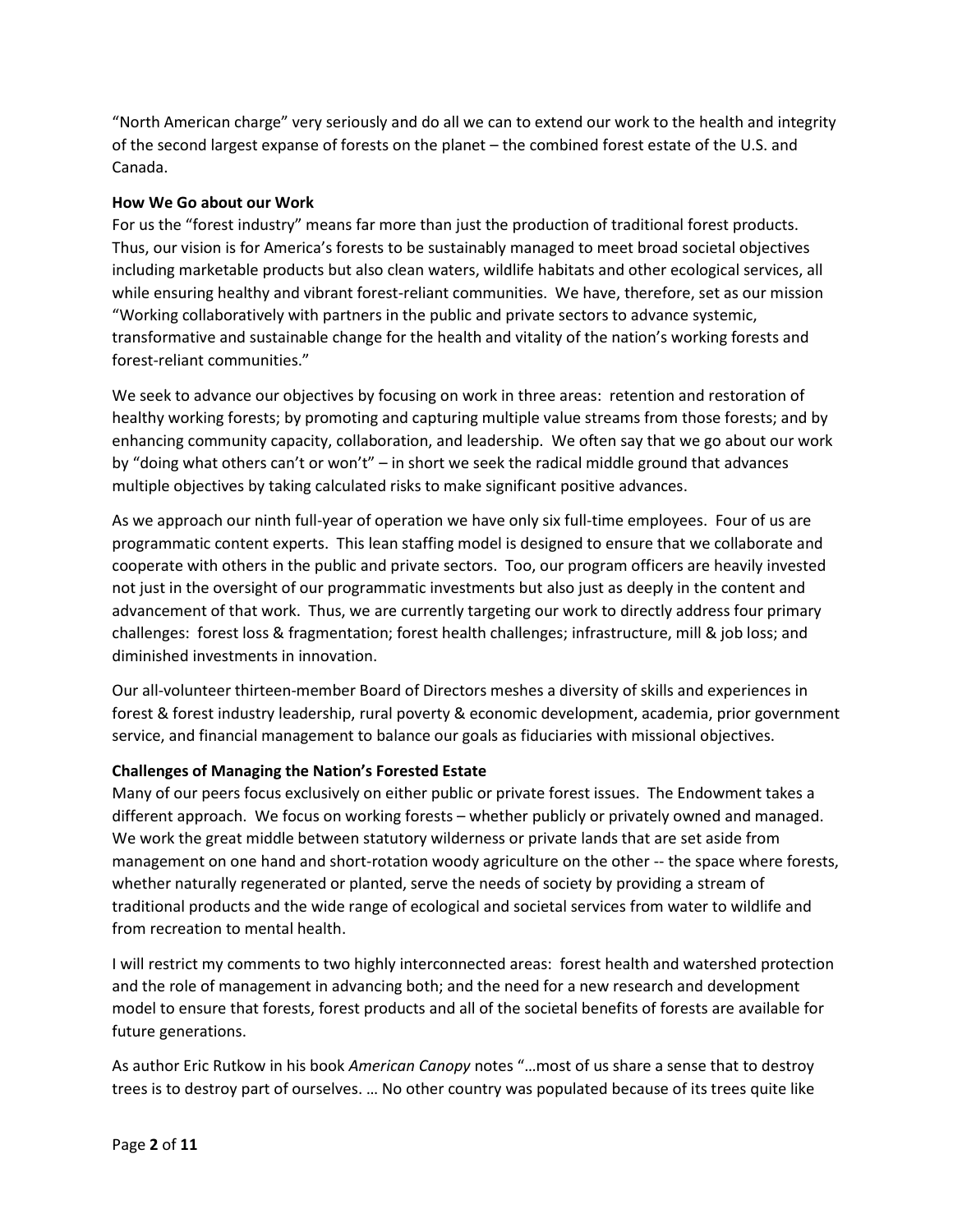the United States. Nowhere else has the culture been so intimately associated with wood." American is a nation of trees from the white pine forests of New England, to the diverse hardwood forests of Appalachia and from the longleaf pine savannahs of the southeast to the palms of Hawaii and the Douglas firs of the Pacific Northwest.

We are both the largest producer and the largest consumer of wood products. Wood frames the majority of our homes, paper is ever present in our lives in spite of the rise of electronics, and some of the most impressive features of this very chamber are the wood furnishings and paneling that grace the room. Remarkably after more than two centuries of development and more than 320 million people depending upon those forests, we today have about 70% of our original forest cover that still blankets fully one-third of our vast country. That's about the same amount we had a century ago when first we committed to scientific management of all forests and broader reserves of federal lands.

The public all-too-often believes that the lion's share of those forests is publicly-owned. We are indeed blessed by the foresight that today sees more than 4 of 10 acres in either direct public ownership or held in trust for Native Americans. Those forests, where they are available for management, provide only a modest share of the raw material for the nation's commodity needs. Yet, they are still vitally important to many rural communities for their economic impact and their example to everyday Americans that, through forest management, we can indeed have our cake and eat it too. With careful stewardship we can have forest outputs today and healthy forests and forest outputs for future generations.

Forest Service statistics suggest that as much as 16 to 34 million acres – an area the size of West Virginia or Wisconsin -- could be lost by 2060. Fortunately our challenge in public forests is not to avoid conversion; rather, it is to ensure that those forests are healthy and productive for current and future generations.

Whether the threat is unprecedented losses from the endemic mountain pine beetle that has resulted in devastation of tens of millions of acres across the U.S. inland west and western Canada, or the raging wildfires that have seen average annual losses more than triple just since 1980, our forest health challenges are real and growing.

Losses of the trees themselves are concern enough, but even greater losses follow in diminished productivity where excessively hot fires damage the soil and have long-term impacts on water infiltration and retention. Too, due to growing development in forested landscapes especially in the west, the need to protect people and structures is having a dramatic impact on the way we fight fires and the costs of doing so.

With more than 50% of the Forest Service's budget alone being required for fire prevention and suppression costs, we are not trending in a positive direction. If we are to extend the reach of highly stretched tax-payer dollars and breathe renewed life into many forest-reliant communities, we must find ways to meet forest health needs and the needs of their human neighbors at the same time.

 The Importance of Active Management: We do not advocate nor believe that a return to timber production as the overriding objective of public forests is desired or needed. However, we do believe that the nation's forests should play an important and appropriate role in providing timber for a range of commodity uses. This belief is founded on the reality that without management those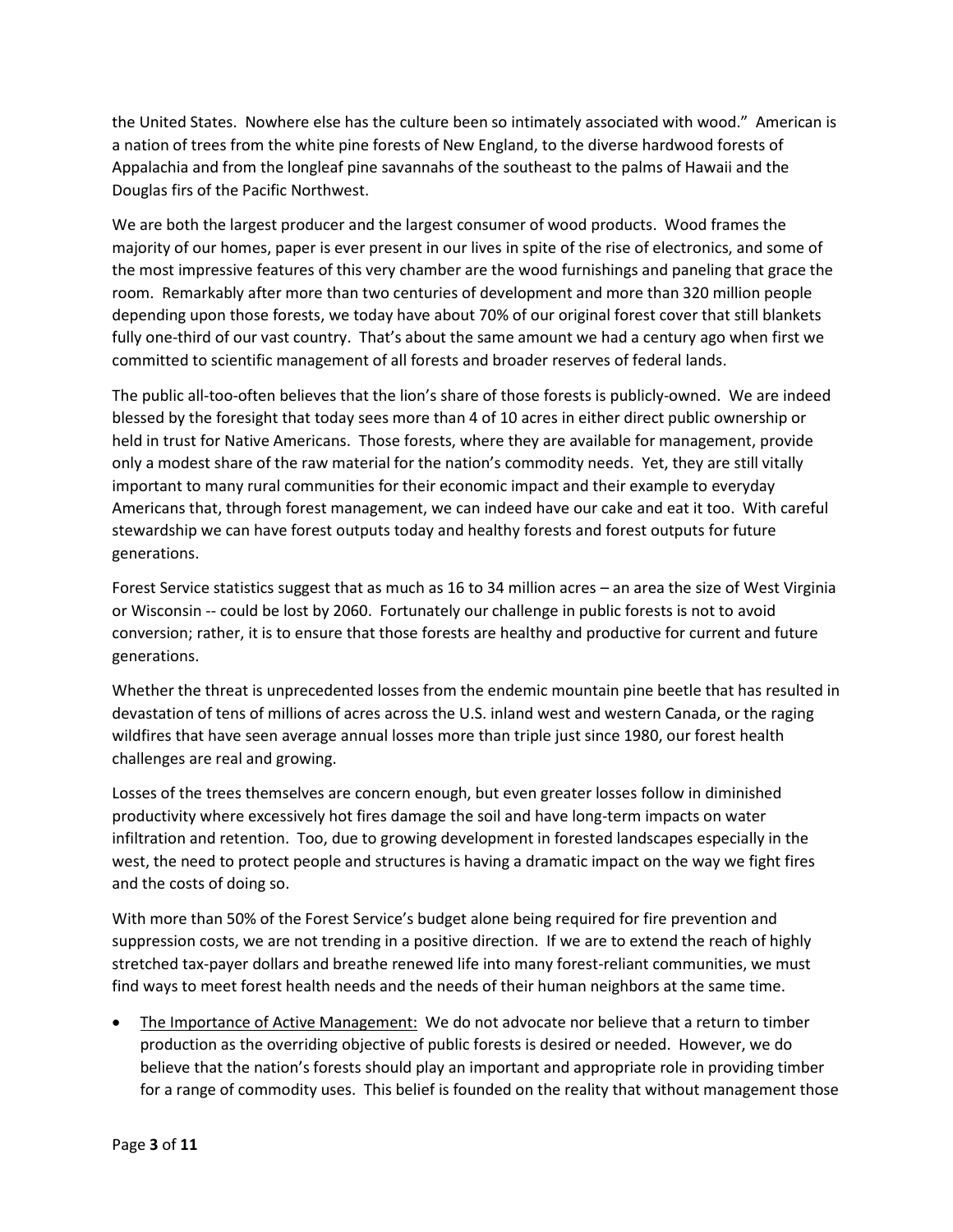portions of our public forests allocated to multiple uses suffer unacceptable losses and costs to society both in terms of their economic as well as ecological benefits. Too, as my close friend Neil Sampson formerly of American Forests notes, "America's half-century love affair with the concept of wilderness is running headlong into the reality of climate change and the fact that we cannot preserve dynamic systems."

We do believe that the great re-start found in Stewardship Contracting is sound strategy worthy of permanent support. Stewardship harvests put the needs of the forest first – to ensure its health and productivity – with forest products benefits and the jobs associated as powerful benefits. Traditional timber sales still have a role in the Forest Service but the advantages of Stewardship Contracting including its more private sector philosophy of addressing multiple objectives in one contract improve economics and efficiency and the process itself better engages the communities impacted most by federal lands.

Gains come not just in jobs retained or created, but also are found in healthier, more fire resistant forests that are not as subject to catastrophic fires nor as prone to devastating watershed and wildlife habitat losses. Too, to the extent that Stewardship Contracting can substitute for work currently borne by taxpayers at the cost of from \$500 to \$20,000 per acre, we can extend the reach and benefits of forest restoration work without the need for massive taxpayer inputs while accruing rural economic and ecological benefits.

We believe that Stewardship Contracting has proven its value, but we need to consider the reality of the capital investments necessary to conduct that work. Current contract limits of not-more-than 10 years are good. But, significant capital investments required could be much better amortized with longer terms or at least an approach to simple extension without starting the process over.

• Linking Forest Management to Community Resiliency: For decades local communities were the primary beneficiaries of the jobs that accrued from timber-based harvests and the associated forest products manufacturing opportunities. While the pendulum swung too far in the favor of timber production to the disadvantage of other forest outputs, in recent decades it has likewise swung too far in the other direction to the demise of rural communities and the very ecological benefits that many forest protection advocates sought. Additionally, these decisions have yielded a significant drain on the Treasury in the form of costs associated with fire.

It is time to adapt the labor- and cost-intensive forest planning process designed to ensure that no public resource is at risk, to a risk-adjusted model that acknowledges that we must respond to the needs of forest resources and the rural communities nested within them at the speed of need. The current limitless planning and drawn-out appeals process serves no one other than the legal community and obstructionists. Our public forests, in a world of globalized trade and climate change, are too precious to be the pawns in standoffs that result in massive wildfires that destroy communities, forests, topsoil, wildlife habitat, and watersheds.

Recent moves to use collaborative engagement processes and to look for ways to reasonably truncate the NEPA process are promising, but far more needs to be done. Even with these advances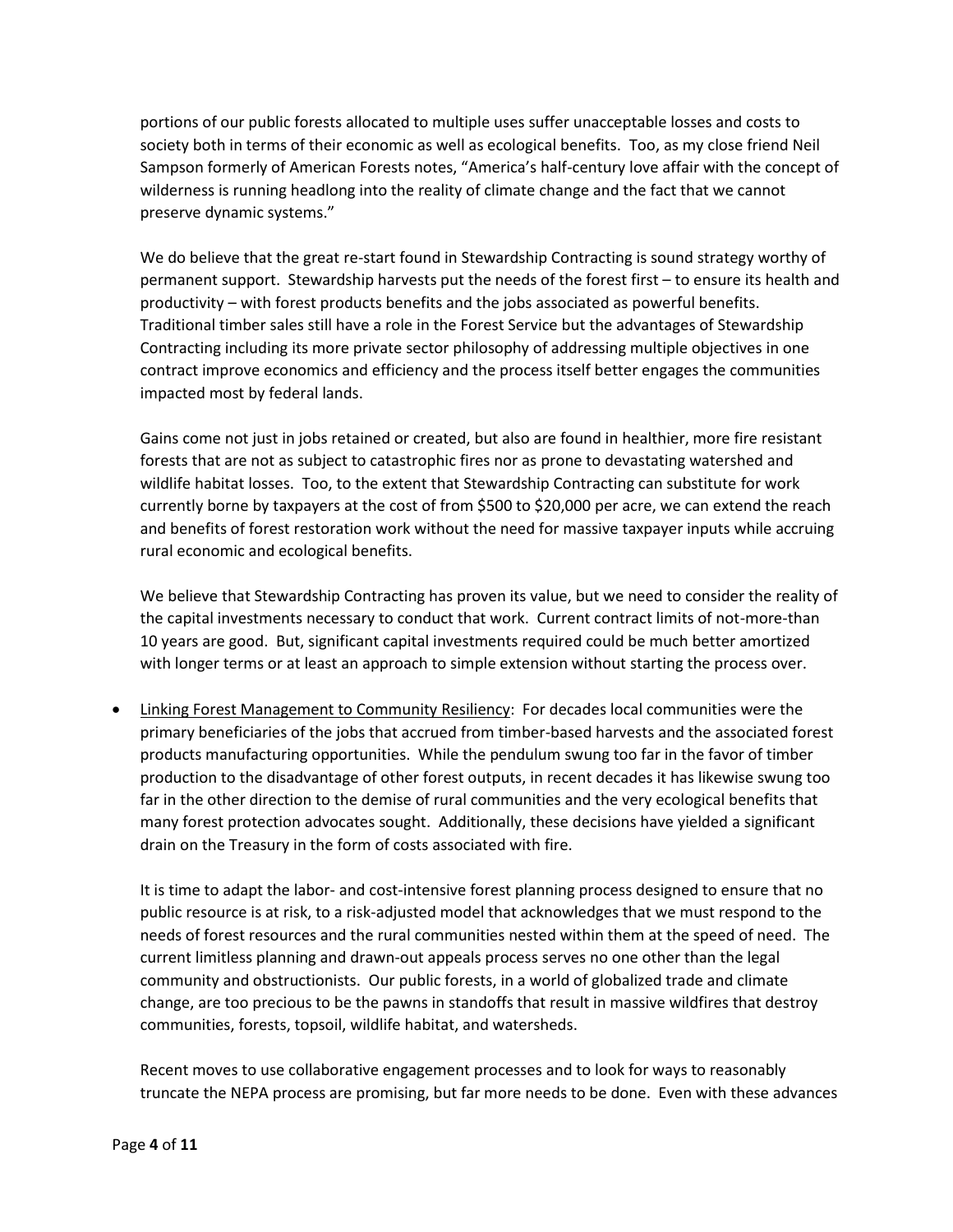the time from planning to project implementation is far outside the reasonable scope to address forest health and restoration needs. We must find socially acceptable means to going from planning to action in timeframes that benefit both the forest ecosystems and people.

 Viewing Water as a Forest Product: Among the Endowment's seven primary initiatives is a portfolio of dedicated work to better link water consumers with water producers in mutually-beneficial relationships. Our desire to do this is predicated in the belief that water is perhaps the most precious and important of all forest products. For 2 of 3 Americans a forest is the source of their drinking water every day. And in nearly 1 of 2 cases that source is a public forest.

Again, we are speaking only about those forests designated for management. We cannot wait as the leaders and citizens of Denver were forced to do until a wildfire heavily damages the public forests and sends a \$150 million bill downstream to the water utility and consumers as a result. We must be proactive in making that linkage and in seeing that citizens, especially those who are most dependent and benefit directly from those watersheds are direct contributors to their management and protection. We do not place nearly enough value on water. We must do more to draw the link to the role forests play in producing our clean and safe water supply.

Going forward we must better understand, link, and manage our forests for the life-giving water that ensures community need and stability.

• Finding New Ways to Enhance Forest Health while Generating Renewable Energy: There is much in the press about the emergence of a new generation of wood-to-energy products from forests. Most of the attention is focused on the southeastern U.S. where entrepreneurs are responding to a European Union policy to move significant portions of its fossil fuel-generated power to renewable sources. While much of the EU policy has been focused on solar and wind, it has a component designed to either replace or extend the life of base load coal-fired facilities while substantially reducing their environmental footprint.

The Endowment is not an advocate for the development of industrial scale wood pellet production facilities that target the EU market. However, we do not share the concerns of many that these facilities are driving the loss and conversion of forests. Markets for sustainable forest products, regardless of the type of product, are incredibly important to retaining private forests as forests and could in some cases help offset the costs of necessary restoration work of public forests.

One can find a few localized markets where wood prices have increased for pulp, paper or oriented strand board users who are the traditional consumers of small diameter or low-value wood that comprises a significant component of any forest stand. That said, we believe that this market competition actually serves a greater overall purpose as a near-term market incentive primarily for family forest owners who, but for those markets, would not have tools nor be willing to invest funds from their checkbooks to upgrade the quality of their forests or even to keep their forests as forests.

We do not discount legitimate debates about carbon policy or the need to protect waterways, special conservation sites, or other ecological values. However, we do believe that the tenor of the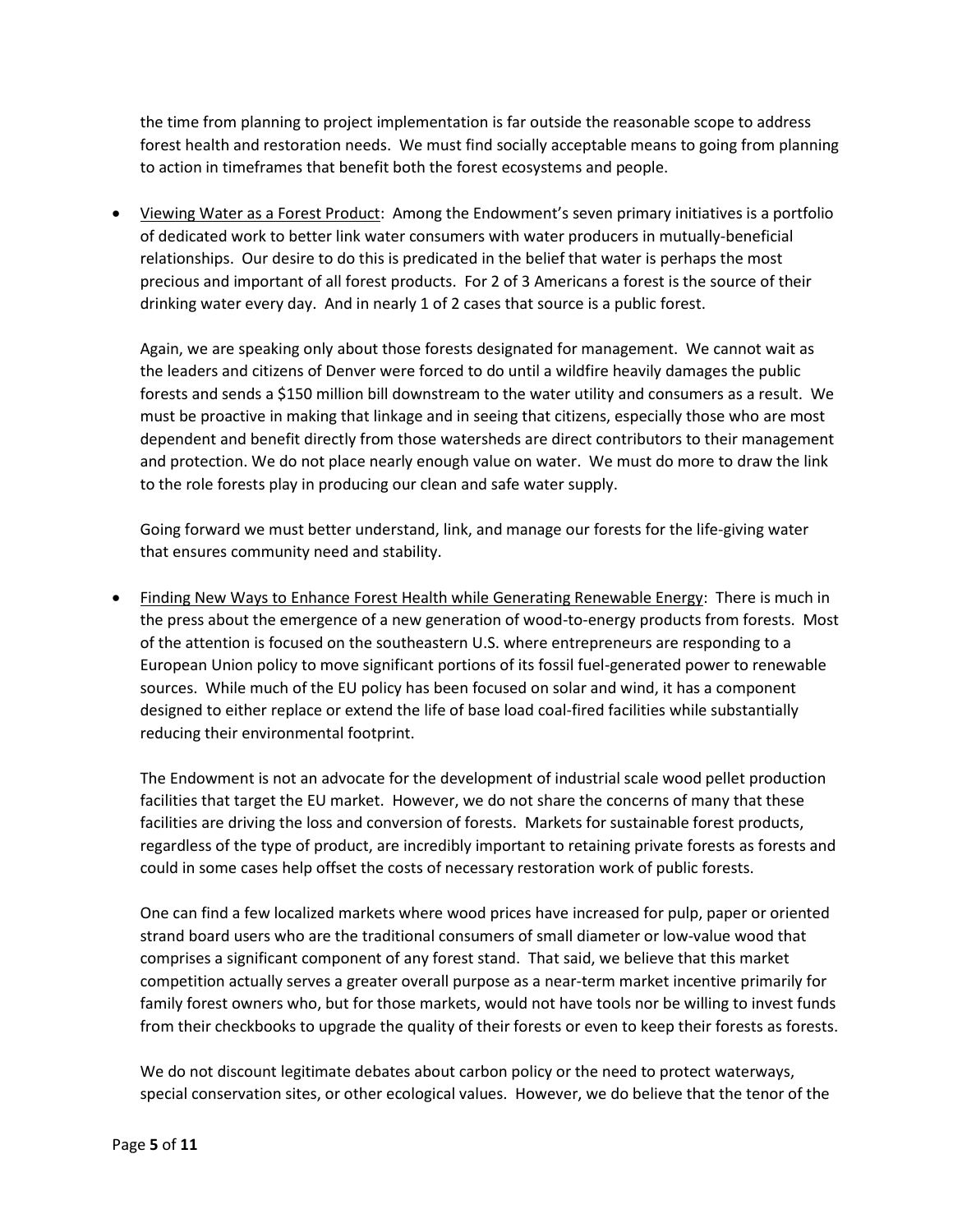debate and the broad brush attack on uses of wood to produce energy and energy-products, misses the point on the bulk of the nation's forests where such markets will likely serve to keep private forests as forests and could significantly supplant the taxpayer need to subsidize or support the entire cost of forest restoration on public lands.

In short, we believe that community-scale markets for low-value wood, whether those come in the form of conversion of residential or commercial heated facilities to wood, could have a significant benefit to forest health on one hand, and great economic benefit to the community on the other through job creation and the retention of energy dollars within a community. In rural communities where every dollar is precious, use of locally-produced energy sees more than 75% of energy dollars stay and revolve within the community; whereas, 75% of dollars spent on non-local energy flow out of the community.

In the public lands setting we anticipate and are investing in research and development to evaluate our belief that the most compatible markets that would enhance forest health, job retention and overall environmental quality will likely come in the form of dispersed facilities near or within the forest. We think one of the best options may be to produce torrefied wood for co-fueling in coalfired utilities or perhaps the production of biochar as a soil amendment and/or water filtration material.

We strongly urge support for collaborative efforts like the Consortium for Advanced Wood-to-Energy Solutions being led by the Endowment with our partners at the Forest Service. Such marketbased initiatives offer great hope to concurrently address a wide range of societal needs – job creation, domestic green energy production, forest restoration and protection of watersheds and wildlife habitat.

Now let me turn attention to the need for a new model to support and advance research and development for forest management and forest products of the future.

 The Need for a New Public/Private R&D Partnership: The U.S. has a long and exemplary history in public/private partnerships to advance sectors of importance to our society both in terms of job creation and protection of public resources. In decades past the linkage between the USDA Forest Service and even the Department of Energy and the forest industry were strong and two-way. Today, as a result of thinning margins in the industry sector, disintegration that has seen fully integrated companies reform along product lines, and perhaps a belief that the forest sector is a mature and/or sunset industry, have all conspired to undermine cooperation and collaboration and investments in innovation. That demise is further driven by the decline of public forests as a meaningful contributor of timber for industrial uses at the national level.

At the same time, our neighbors in Canada and our competitors in Scandinavia and Japan have found ways to deepen public/private collaboration to generate more value from both public and private forests and to invest in the next generation of green products. In fact, those countries that like the U.S. were built on wood and wood products are taking a "back-to-the-future" approach to investment in forest products to ensure that the magnificent factory that is the tree will be building blocks for the future. We see it already in the EU where a new generation of wood-based buildings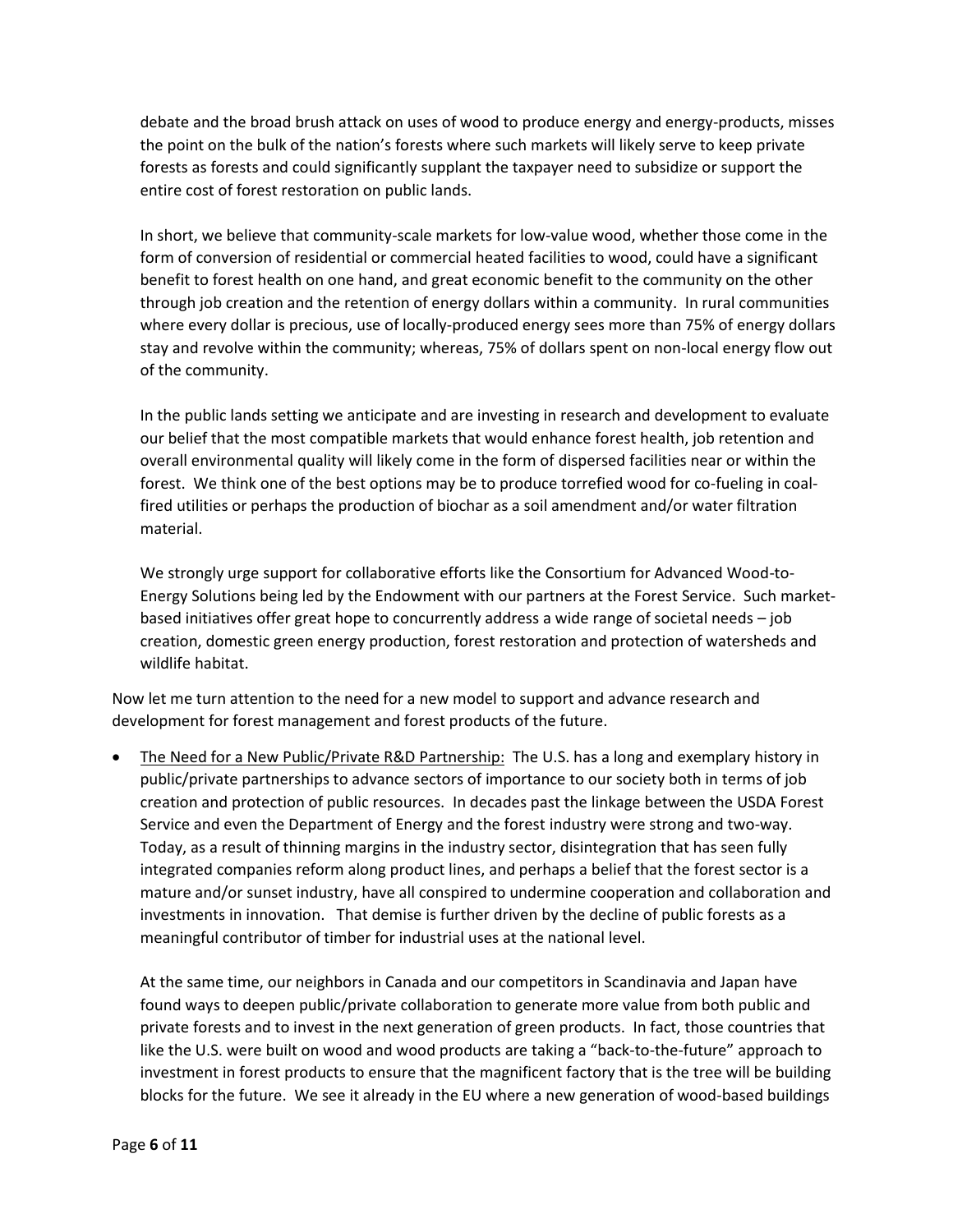are using cross-laminated timbers – what you might think of as plywood on steroids – yielding a more carbon- and energy-efficient structure that can be built more cheaply while exhibiting the best that forests have to offer – natural beauty that we keep trying to mimic with laminates and faux designs.

At the same time the Canadians, Scandinavians, and the Japanese are investing heavily in woody cellulosic nanotechnology. Canada has done what might be unthinkable in the U.S. via the creation of FPInnovations. There three private research institutes for forests, solid wood products, and pulp and paper have been merged with a significant part of the federal and provincial forest research capacity to create a global powerhouse for innovation.

Sadly in the U.S. combined public and private investment in forest and forest products R&D is at an all-time low of about ½ of 1% of sales. Our nearest competitors in Canada are investing similar amounts on solid wood products as are we, but six fold as much for paper and advanced products. Too, our federal R&D workhorse at the Forest Service is slowly but surely reducing funding for forest products research such as that carried out by the Forest Products Laboratory in Madison, Wisconsin and that of regional research stations. While there have been important investments in the vital Forest Inventory and Analysis program which are a foundational component of the national R&D program, and we thank the Congress for those investments, the rest of R&D is in serious decline.

The Endowment is considering the creation of a nation-wide forest and forest products Blue Ribbon Panel to examine these trends and propose new models that are appropriate for the U.S. and that can be sustained going forward. In the meantime, we are strong supporters of the current USFS R&D and Forest Products Laboratory budgets with the caveat that they must be reviewed and reconfigured to meet current and future needs. Too, we believe the proposal to create a National Network Manufacturing Initiative that would focus on nanotechnology, with what we would hope would be a significant component dedicated to woody cellulosic materials, would be a sound investment in the nation's future.

## **Final Thoughts**

Let me conclude by noting that all of the issues we highlighted above are predicated on the belief that America will need to migrate to a rational carbon policy that if not to address climate change directly, should be based on the importance of local job creation that uses widely available, renewable and sustainable products like those that come from forests. To move "back to that future" we must ensure that our public forests are healthy and that they are managed to meet the full range of societal needs – water, wildlife habitat, recreation & re-creation, and carbon-friendly products of the future. We believe that the best and most resilient models to support such are those founded on true public/private partnerships and where the benefits accrue as America's first forester, Gifford Pinchot, said "for the greatest good of the greatest number for the longest time."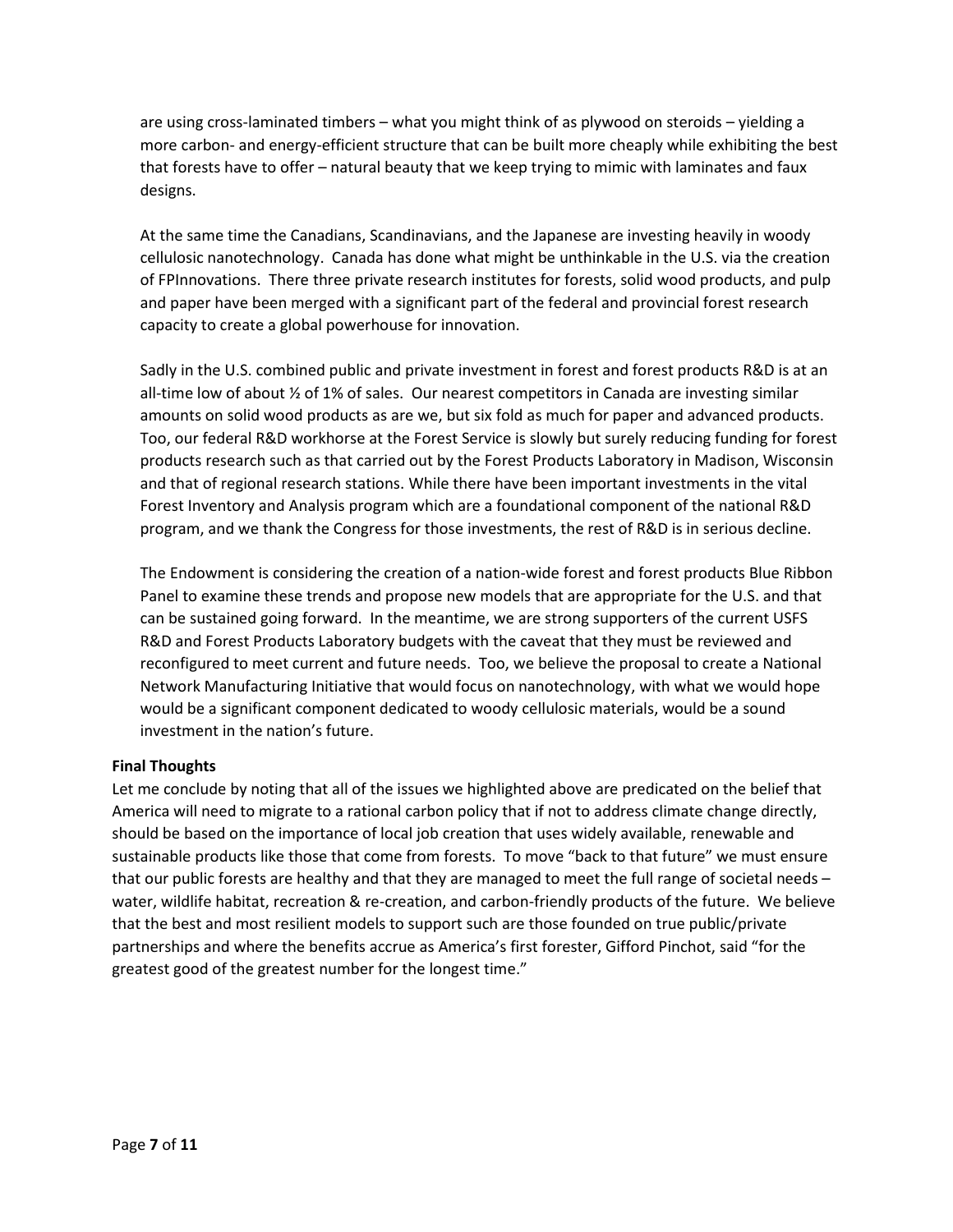## **A Sampling of the Endowment's Programmatic Investments to Date**

The Endowment currently targets our work through investments and activities in seven initiatives. The following shares at least one example of the types of work and some of the successes in each.

Traditional Markets: Sawmills and pulp and paper manufacturing facilities are foundational to the forest products industry that accounts for approximately 4 percent of the total U.S. manufacturing GDP, manufactures approximately \$210 billion in products annually, and employs nearly 900,000 men and women. The industry meets a payroll of approximately \$50 billion annually and is among the top 10 manufacturing sector employers in 47 states.

Yet, it is an industry undergoing great change. Just since 1990, more than 40% of the pulp and paper mills – typically the highest wage manufacturing jobs in their rural communities-- have been shuttered. To ensure that this sector that is so vital to our economy, and that the green products that it produces to meet societal needs, remain a robust part of our economy going forward, the Endowment made a significant investment in studying and promoting the use of USDA Research and Promotion Programs for the greater forest products sector.

The Endowment's investments and collaboration with several segments of the forest products industry have led to the first-ever commodity check-off programs for forest products at the national and international level.

- In 2011 the global softwood lumber industry that either manufacturers within or export to the U.S. voted overwhelmingly to adopt a commodity check-off. Through 2014 that program has generated \$36 million to grow the market pie for sustainably produced softwood lumber products.
- In late 2013 the paper and paper-based packaging segment of the industry followed suit with its own check-off also with Endowment support. In 2014 that program generated \$20 million and expects to collect \$25 million in 2015 to promote the benefits and uses of paper and paper-based packaging.
- The Endowment is now collaborating with two others Hardwood Lumber & Hardwood Plywood and Wood-to-Energy – for possible check-offs to aid their segments of the sector.

The importance of these advances cannot be overstated. But for the Endowment's leadership and investments in these programs, this vital sector that is so critical to our economy, our society and the environment would likely continue to contract.

Non-Traditional Markets: As vitally important as lumber and paper products are to our modern society, perhaps the most important forest product is water. The Endowment is working with the USDA Forest Service and Natural Resources Conservation Service (NRCS) and with communities, utilities, and conservation organizations across the country to make the vital link between healthy forests and water quality and quantity. In fact, 2 of 3 Americans get their drinking water from a forest every day. Without forests to help regulate flows and to enhance water quality through natural filtration, we are left only with prohibitively expensive gray infrastructure as an option. Studies show that when we combine gray and green infrastructure we get the best of both but at costs far less than a gray-only approach.

To date our best example of success has been an investment that we and NRCS made with the City of Raleigh whereby the City adopted a base rate increase for all water customers to address protection of the forested watershed that yields the city's water. That modest program that costs an average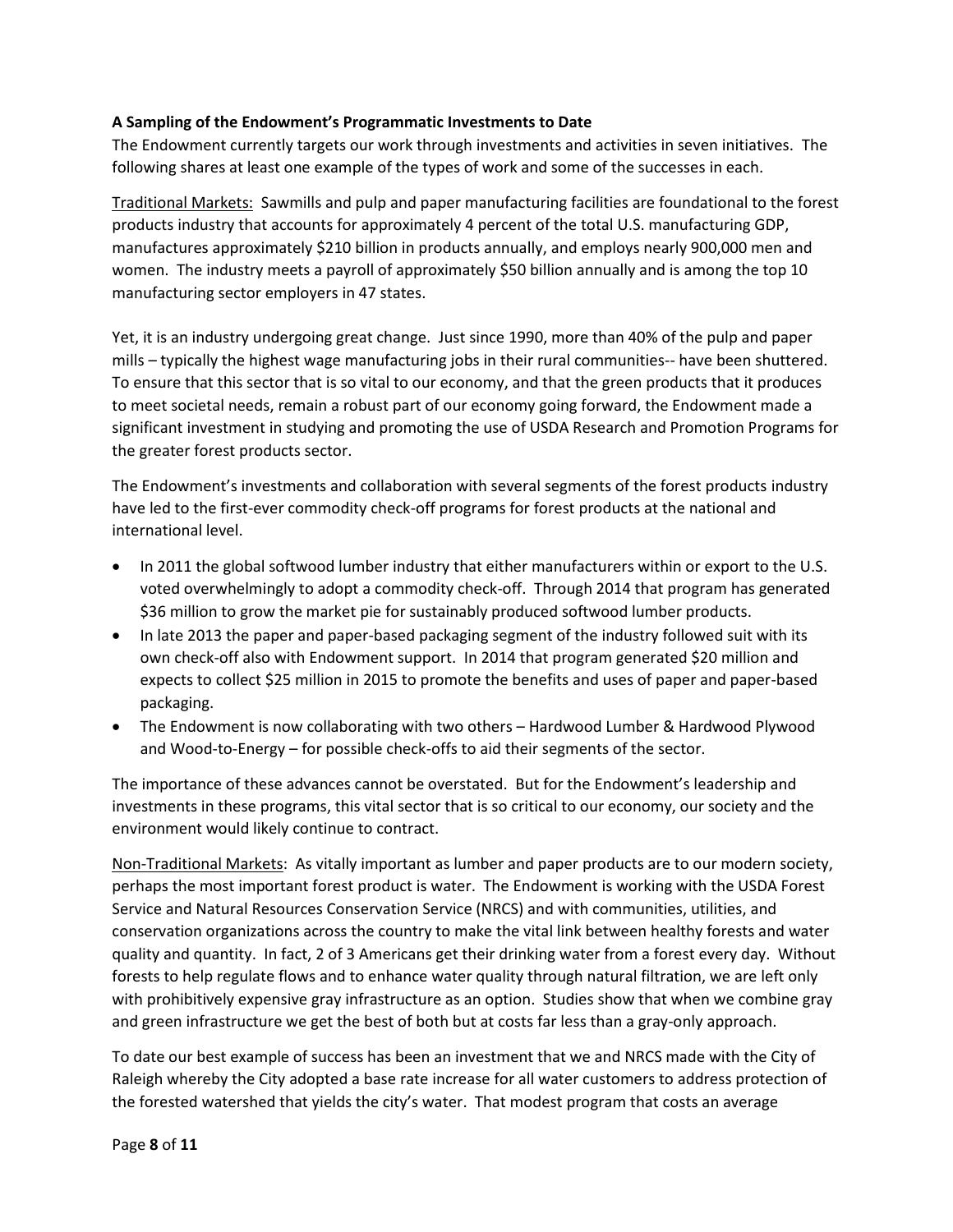homeowner 40 cents/month generates between \$1.5-2 million/year to ensure that the private forestland owners who comprise the watershed are incented to keep their forests as forests. In a world with a growing population and where climate change is altering historic weather patterns, many predict that water will be "the" world's greatest natural resource challenge of the  $21<sup>st</sup>$  Century. To the extent that we can link water producers (forest landowners and managers) with downstream water consumers in a mutually-beneficial relationship, we have great hope that we can address this challenge.

Wood-to-Energy: Among the greatest challenges facing private as well as public landowners and managers is what to do with burgeoning quantities of small-diameter, or low-value dead or dying wood. The plethora of mega fires that we've seen in the West in recent years driven by a combination of unnaturally dense stands, a massive mountain pine beetle kill, historic droughts, and climate change, serve as exhibit A. Even in areas that had traditionally robust markets, the loss of more than 40% of the nation's pulp and paper mills just since 1990, are now feeling the effects of diminishing markets.

While far from the full answer to America's energy problems, advanced uses for wood-to-energy hold hope not only for outlets for this material but also offer the added benefit of community-scale economic development to offset the general decline all-too-common in many of the nation's rural forest-rich communities. For most of our years as an organization we have partnered with and extended the reach of the USDA Forest Service to target market-based solutions to these challenges.

The Great Recession and the more recent emergence of cheap natural gas and the near-collapse of oil prices have combined to make this work even more difficult. That said, we believe that going forward local, regional and national markets perhaps in the form of torrefied (roasted) wood that is densified can be an option to extend the life of the nation's investment in coal-fired electricity generation while dramatically lessening the environmental downsides of coal all while enhancing the health and vitality of the nation's forests.

Through the creation of the Consortium for Advanced Wood-to-Energy Solutions, we have doubleddown to prove and open commercial markets for torrefied wood or to prove once and for all that this outlet does not hold the promise we need. Over the next 24 months, the Endowment and our partners at the Forest Service and a number of private companies and universities, expect to see great advances that -- if successful -- could serve as an economic pull for restoration forestry that is now being conducted almost exclusively at a direct cost to the American taxpayer.

Innovation: Traditional forest products from the wood we use to build our homes to the packaging used to ship our latest treasure from Amazon.com have been with us for many decades. Yet, they remain among the greenest of products available for society. Those products come from a renewable forest that provides a multitude of other societal benefits beyond the tangible products we buy or use daily. In a world that likely will be increasingly driven by the specter of climate change and the need to better account for the carbon impacts of our actions, those same products hold great promise as the products of the 21<sup>st</sup> Century and beyond. But, if that is to be so we must invest more in Research and Development (R&D) both of the forests that provides the raw materials and in the products that can meet societal needs going forward.

A traditional bastion of innovation, the broader forest sector has clearly lagged in recent years in R&D investments. In a nation founded on innovation and where even the most basic of manufacturing sectors invests an average of 3.4% in R&D, the broader forestry and forest products sector is falling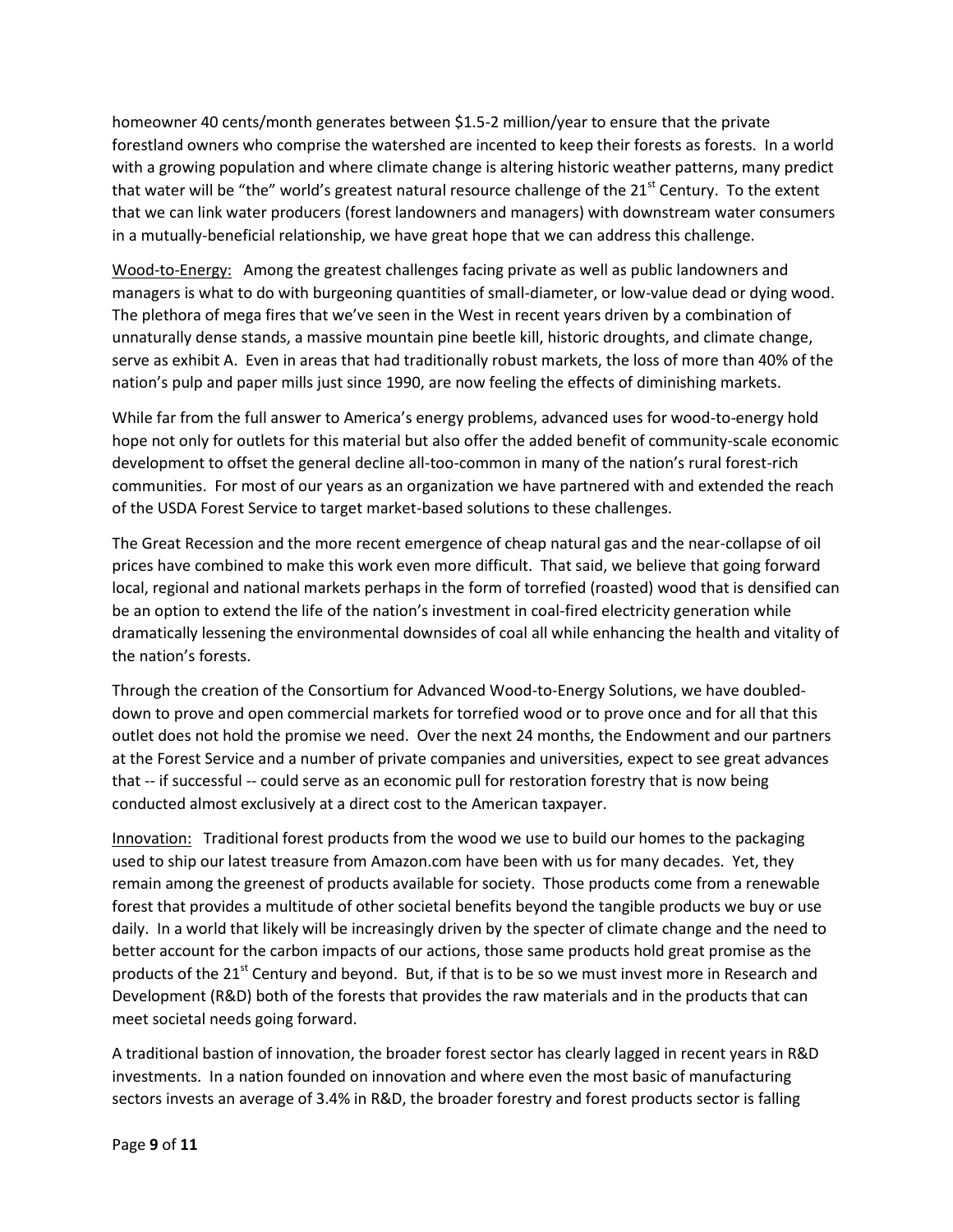behind. Pre-recession the sector invested an average of  $\frac{1}{2}$  of 1 percent of sales in R&D while our neighbors to the North consider forest and forest products R&D a national priority.

If we are to claim even a portion of the "green" potential of forest products in the future and at the same time keep our public forests healthy and our private forests as forests, we must change course. The Endowment is hoping to stimulate a new model where the public and private sectors collaborate to create a brighter future. Our flagship investment can be found in another partnership with the USDA Forest Service through our Public/Private Partnership for Advanced Woody Biomaterials and Nanotechnology – what we call  $P<sup>3</sup>Nano$ .

Our objective is to rapidly advance commercialization of green products at the nano-cellulosic scale – whether that comes in new materials for the automotive or aerospace sectors or more sustainable building products – all while ensuring the environmental health and safety of those products and growing the next wave of family-wage jobs from abundant low-value wood.

Asset Creation: With an overall target to keep forests as forests and advance family-wage jobs in rural forest-rich communities, we are sensitive to the need to pay particular attention to disadvantage populations, especially people of color. With NRCS and the Forest Service our foundational program in this space seeks to ensure that African American forest landowners are able to retain their forests and use that asset to create and expand family wealth and opportunity. We are working in three southern states to find new ways to link those landowners to the programs and services that will ensure inclusivity and access to programs that have traditionally benefited Caucasian landowners. We are completing the first two years of pilot work that offers significant evidence that this important work will help landowners clear title and turn an otherwise non-productive asset into a benefit for current and future generations. Too, as broader society becomes increasingly pluralistic, we believe that this work will help bring the voice and needs of people of color to the forest conservation and community-scale economic agenda.

Forest Health: We live in a world where global trade and travel are givens. Unfortunately that very openness that serves to shrink the world is also all-too-often accompanied by unintended consequences. The challenge of exotic pests and diseases often exacerbated by climate change has moved from an occasional threat to one that appears almost weekly.

The Endowment has chosen to address these complex challenges on two fronts: first, by plumbing the potential of modern biotechnology as a response mechanism to address forest health challenges in a much more rapid and cost-effective manner. Again, with the USDA Forest Service as a primary partner, we created the Forest Health Initiative that with the direct input of several university and conservation group partners – The Nature Conservancy and Environmental Defense Fund among them –amassed some \$7 million in public and private funds to use the American chestnut as a test organism. These funds, which represent a minimum of a dollar-for-dollar match of private to public funds, have come over a period of five years and have yielded extraordinary results.

Our work differs greatly from most such work in that the critical science-based lab and field work is done openly where federal regulators (EPA, FDA , and USDA APHIS) and nearly three-dozen conservation and corporate interests are engaged concurrently. In short, we seek to determine if, when and how, genetic tools could and might be used to address forest health challenges. The work has already succeeded on a number of scientific fronts as our collaborators have pioneered technologies to dramatically shorten